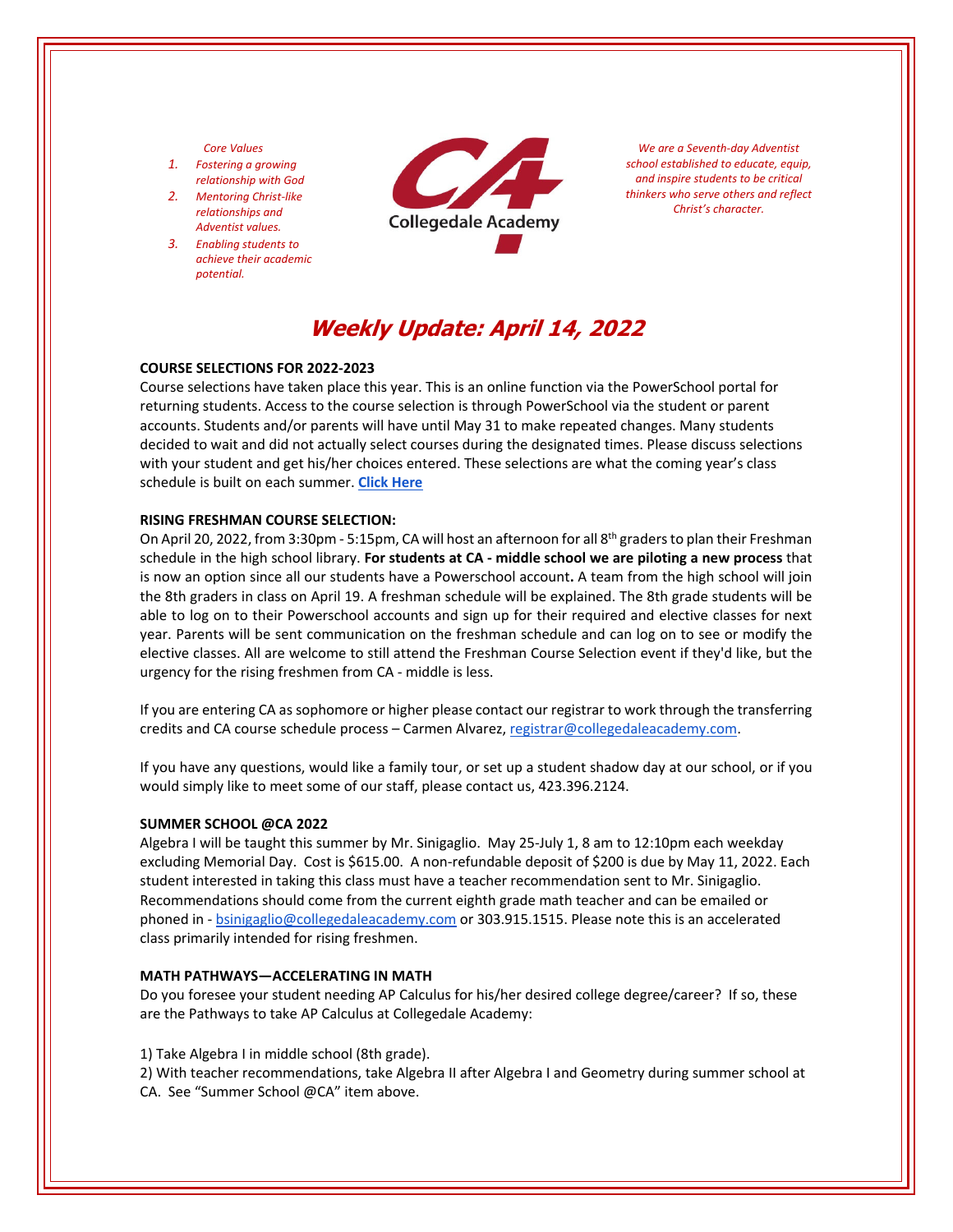3) Take an online math during the summer via Edgenuity/CA's Alliance program. Students must have proof of completion (transcripts) of online courses taken before beginning the next level course. Teacher recommendations required along with CA Leadership Team approval.

PREREQUISITES: Pre‐Calculus and AP Statistics require a math score of 19 on the ACT, B grades the previous two semesters in Algebra II and teacher recommendation. AP Calculus requires B grades the previous two semesters in Pre‐Calculus. Sophomores ready for Pre‐Calculus must meet all requirements except the ACT score.

Since Tennessee State Board of Education requires students to take a math course every year during their four years in high school, this pathway to Calculus will mandate the student to take Pre‐calculus, even if plans to take Calculus are replaced with Statistics. *The Math Department generally does not encourage students to accelerate more than once.* 

# **EARLY CHILDHOOD & RISING KINDERGARTENERS:**

We are excited to announce we are now offering a summer program for **EARLY CHILDHOOD & RISING KINDERGARTNERS!** Please see the attached flyer for more information.

## **RE‐ENROLLMENT/NEW STUDENT ENROLLMENT:**

## *Note: The regular application (\$100) fee began April 1.*

It's that time of year to begin planning for next school year – the 2022‐23 school year! Applications are open for new and current students in Early Childhood (preschool aged) – grade 12. Class spaces are limited and typically fill quickly. With a completed application, a spot in the upcoming year's class will be held for returning students, upon their acceptance, until Jan 31. On Feb 1, **all applicants**, new and returning will acquire a class spot in the date order of their completed application, upon acceptance. **[Apply](https://www.collegedaleacademy.com/apply/) Here: collegedaleacademy.com/apply**

For general information about Collegedale Academy please contact our admission team based on the age/grade level of your student:

Elementary (preschool ages – grade 5): – 423-396-2122 or k-5registrar@collegedaleacademy.com Middle School (grades 6‐8): Debbie Reed – 423‐396‐3020 or dreed@collegedaleacademy.com High School (grades 9‐12): Angi Howell – 423‐369‐2124 or ahowell@collegedaleacademy.com

## **CA SOCCER CAMP:**

We are excited to offer the summer soccer camp again this year! The camp will be June 20-24 and is for boys and girls who will be in 6th‐12 grade next year. Early registration is the month of April (\$175). Then May 1-June 10 the regular registration price is \$200 for the week. We are offering a sibling discount which is \$25 per child. Please see the attached poster for more information. There are limited spots so if you'd like to register, please [complete](https://docs.google.com/forms/d/e/1FAIpQLSd7F9MiyyKrREO9wjKqHyqIU2PvgvAk4mvqSDD298h4UqnFjA/viewform) this form as soon as possible to secure a spot. We will let you know if you are on the waiting list.

## **CALENDAR FOR 2022‐2023:**

| Jul. 28        | Registration 1-6pm HS, 3-6pm Elementary & Middle |
|----------------|--------------------------------------------------|
| Aug. 4         | First Day of School                              |
| Sept. 5        | No School - Labor Day                            |
| Oct. 10-14     | <b>Fall Break</b>                                |
| Nov. 21-25     | <b>Thanksgiving Break</b>                        |
| Dec. 22-Jan. 6 | Christmas Break                                  |
| Jan. 16        | No School - MLK Jr. Day                          |
| Feb. 20        | No School - President's Day                      |
| Mar. 13-17     | Spring Break                                     |
| Apr. 7-10      | No School - Easter Break                         |
|                |                                                  |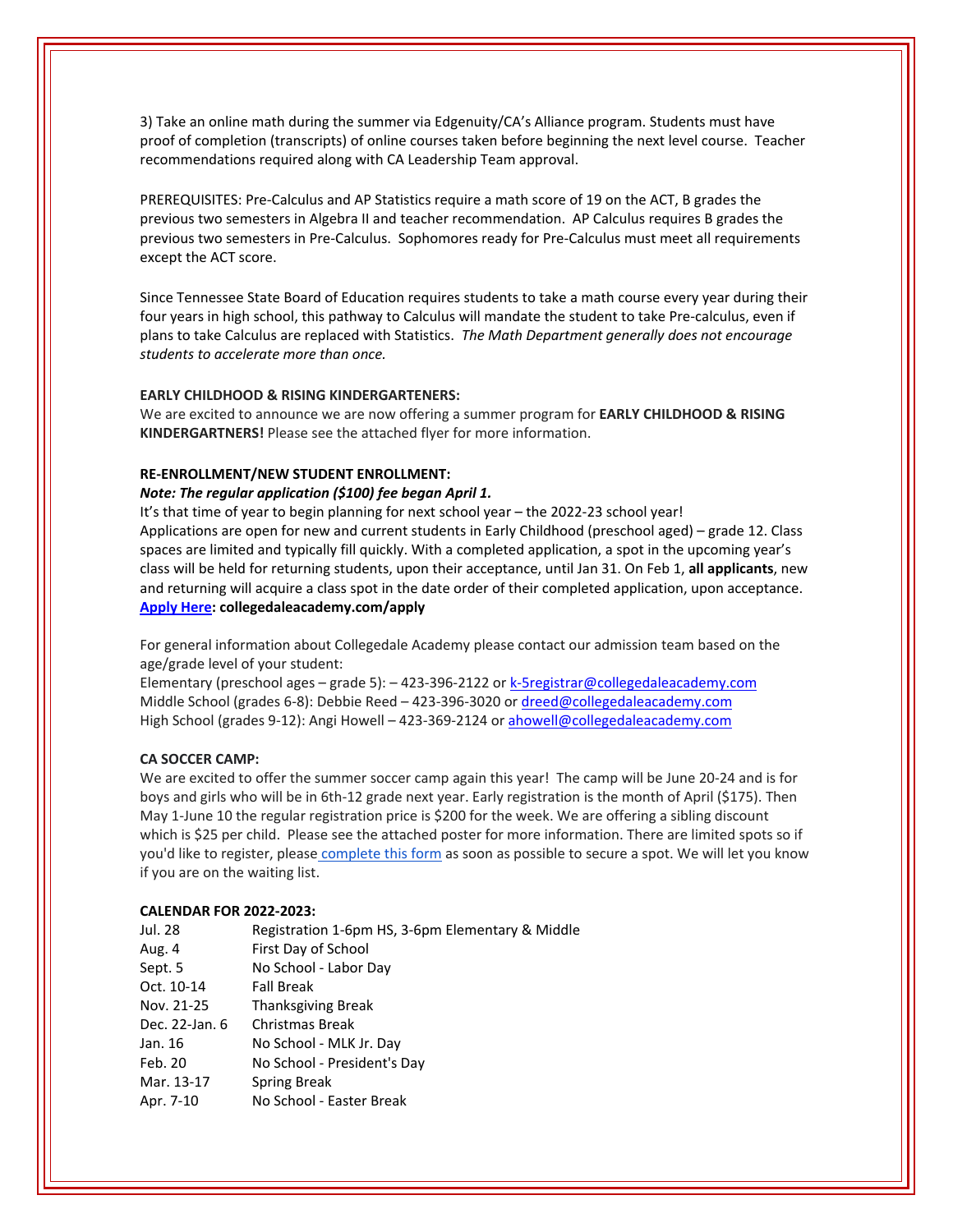May 19 **Last Day of School** May 19-21 High School Graduation

# **INCLEMENT WEATHER**

If school will not convene because of inclement weather, an announcement will be made on local TV channels affiliates of NBC, ABC, CBS, and our website, www.collegedaleacademy.com. In addition to the PowerAnnouncement emails/robo‐calls and texts. Collegedale Academy DOES NOT AUTOMATICALLY follow Hamilton County school closings or delays. If C.A. is involved in an emergency (such as a tornado warning), students will be held in assigned locations until the warning expires.

*Parents always have the discretion to keep students at home if they believe weather conditions are too hazardous. Please contact C.A. to excuse your student's absence that day.*

# **LUNCH MENU:**

- Mondays/Freshmen: Chick Patty & Grillers
- Tuesdays/Juniors: Haystacks
- Wednesdays/Sophomores: Special K Loaf
- Thursdays/Seniors: Baked Ziti
- Fridays/CA Organizations: Pizza by the slice or box, Students wanting to reserve a lunch for the day. Please Mr. Baldwin to pick up a ticket.

#### **JOIN THE CA (HIGH) PRAYING PARENTS**

Our community believes in the power of prayer and specifically takes time out each week to collectively pray for the students at Collegedale Academy. All parents are encouraged to come and pray for the high school students each week on Thursdays starting at 8am. Currently the group is meeting in the Fifties Diner. For more information, please contact the group's volunteer leader Ingrid Moon ‐ 719‐480‐2146.

#### **POWERSCHOOL—**see your student's grades/attendance any time!

https://ca-[net.powerschool.com](https://ca-net.powerschool.com/public/) is the url for the PowerSchool log in. Parents, please remember to use your PowerSchool login and password connecting your student(s) to your account with your parent access codes for each student. Parents may change their usernames/passwords. Under email notifications, you select how often you wish to receive email notifications and how detailed the grade and attendance reports will be.

**MOBILE APP:** if grades are not showing, try uninstalling and re‐installing the app on your phone. The district code is WXBH. Don't yet have the mobile app? Go to your app store and look for PowerSchool Mobile with this logo. Make sure to get the dark background.



#### *HELPFUL LINKS: many are found under "Forms & Information" in the high school section.*

- **1.** Bell Schedule Click [Here](https://www.collegedaleacademy.com/wp-content/uploads/2018/08/Bell-Schedule.pdf)
- **2.** Faculty Contact List: names, numbers, emails, what they teach/do. Click [here](https://www.collegedaleacademy.com/wp-content/uploads/2021/08/faculty-only-2021-2022.pdf)
- **3.** 2021‐2022 calendar, go to [collegedaleacademy.com](https://www.collegedaleacademy.com/calendars/)
- **4.** The Student Handbook is located at collegedaleacademy.com
- **5.** The *Echolier*: [caecholier.com](https://caecholier.com/)
- **6.** CA Library: CA HS [library](https://southernuniongcc.mlasolutions.com/m5/catalog/(S(sitd201ofxut3asai1e5fahw))/default.aspx?installation=CDA) site
- **7.** Academic Excellence Policy: Click [Here](https://www.collegedaleacademy.com/wp-content/uploads/2018/08/Academic-Excellence-Policy.pdf)
- **8.** ACT test dates: Practice for the ACT via CA Library site. Test is offered Sept., Dec., and April each year. Link: Click [Here](https://www.act.org/)
- **9.** College Admissions and HOPE Scholarship requirements click [here](https://www.collegedaleacademy.com/wp-content/uploads/2019/08/TSAC-Scholarship-Info.pdf)
- 10. Hope Scholarship (TSAC) Link: Click [here](https://www.tn.gov/collegepays/money-for-college/tn-education-lottery-programs/tennessee-hope-scholarship.html)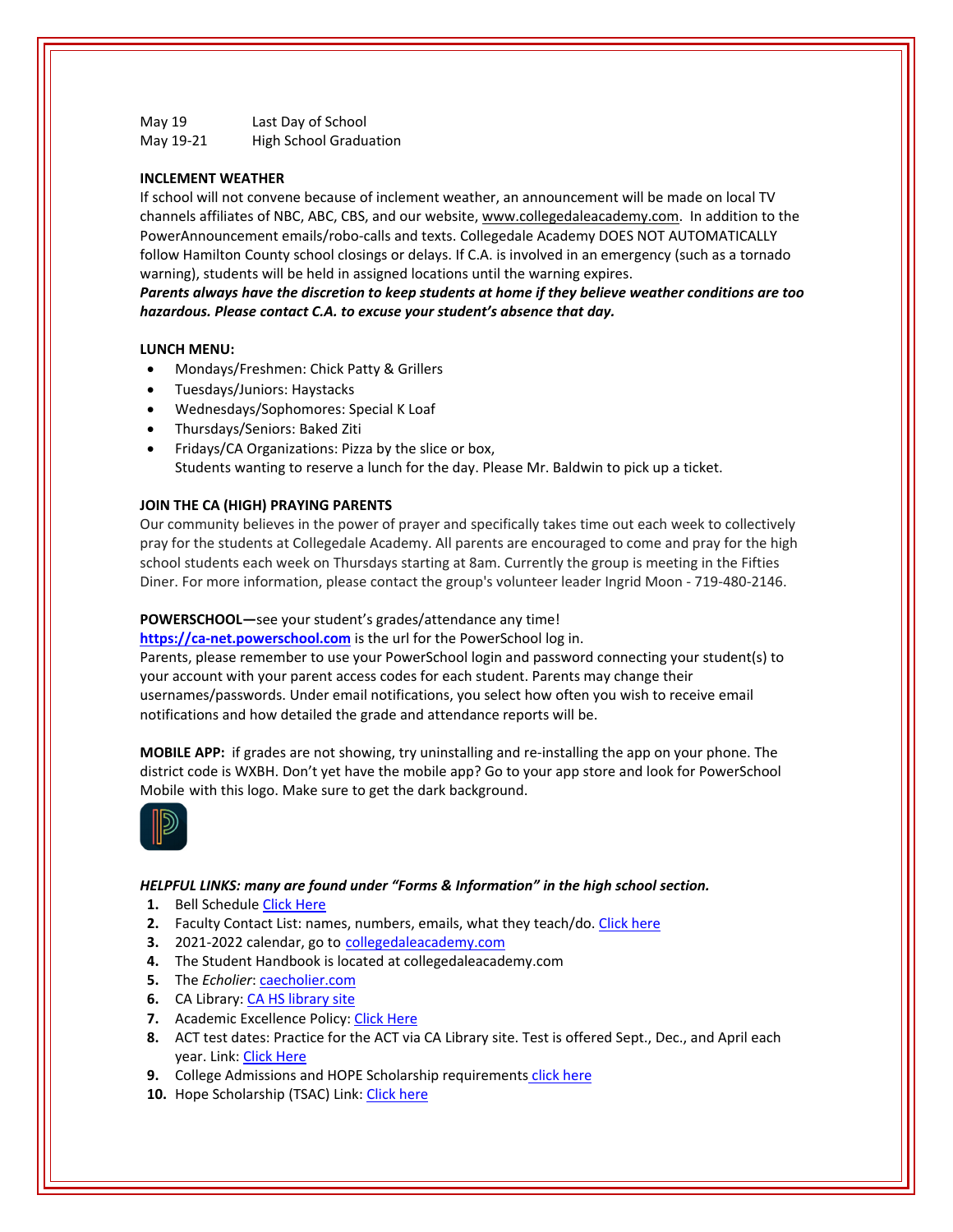- **11.** TNPromise (TSAC) Link: Click [Here](https://www.tn.gov/tnpromise.html)
- 12. Pre-Arranged Absence Form click [here](https://www.collegedaleacademy.com/wp-content/uploads/2016/11/Class-Absence-Request-Form-May-2017.pdf)
- **13.** Rescheduling Exams: please refer to page 30 of the Student Handbook
- **14.** Community Service (suspended until further notice)
- **15.** Leadership Team Petition Form: for organizational and individual requests [here](https://www.collegedaleacademy.com/wp-content/uploads/2019/08/Leadership-Petition-SSch.pdf)
- **16.** Transcript Release: send a C.A. transcript to another location. Click [here](https://collegedaleacademy.wufoo.com/forms/q1bmc4gg10gftjs/)
- **17.** Field Trip/Activity Permission Form. Click [here](https://www.collegedaleacademy.com/wp-content/uploads/2018/08/Field-Trip-form.pdf)
- **18.** New Drivers: please see the Student Handbook for attendance paperwork required for Learners' Permits.
- 19. Student Accident Insurance Policy click [here.](https://adventistrisk.org/en-us/insurance/nad/k-12-student-accident)

#### **UPCOMING ACTIVITIES**

Apr. 15, Good Friday – **NO SCHOOL** Apr. 18, Easter Celebration – **NO SCHOOL** Apr. 19, Soccer vs. Silverdale Apr. 19, Tennis @Silverdale Apr. 20, Freshmen Course Selection Apr. 20‐24, Concert & Wind Band Tour Apr. 21, Track & Field Meet @Red Bank Apr. 25‐29, MAP Testing Apr. 26, Soccer @Notre Dame Apr. 26, Tennis @St. Andrews Apr. 27, Percussion Ensemble Concert @7:00pm Apr. 28, Soccer vs. Patriots Apr. 28, SA Primary Election Apr. 28, Tennis vs Boyd Apr. 29, SA Skip Day Apr. 29, Freshmen Vespers Apr. 30, Class Flag Football Apr. 30, Regional Soccer Boys May 1, Concert & Wind Band Spring Concert May 2, Data Day – **NO SCHOOL** May 2‐3, Tennis Individual District Tournament May 3, Regional Soccer Boys May 5, SA General Election May 5‐6, Individual Regional Tennis May 5, Track & Field Meet @Howard May 6, Soccer Banquet May 6, YIELD Vespers May 7, Opus @Su Casa Chattanooga May 7, Regional Soccer Boys May 7, Final Concert @CA Auditorium @8:00pm May 8, Junior/Senior Banquet May 8, Freshmen Party May 9, Team Regionals Tennis Girls May 10, Regional Soccer Boys May 10, Regional Track & Field Events May 10, Team Regionals Tennis Boys May 12, Orchestra Spring Concert @6pm May 12, Regional Track & Field Events May 12‐13, Regional Tennis Girls & Boys Final May 16‐19, Semester Exams May 18, CA Scholars Colloquium @5:30pm